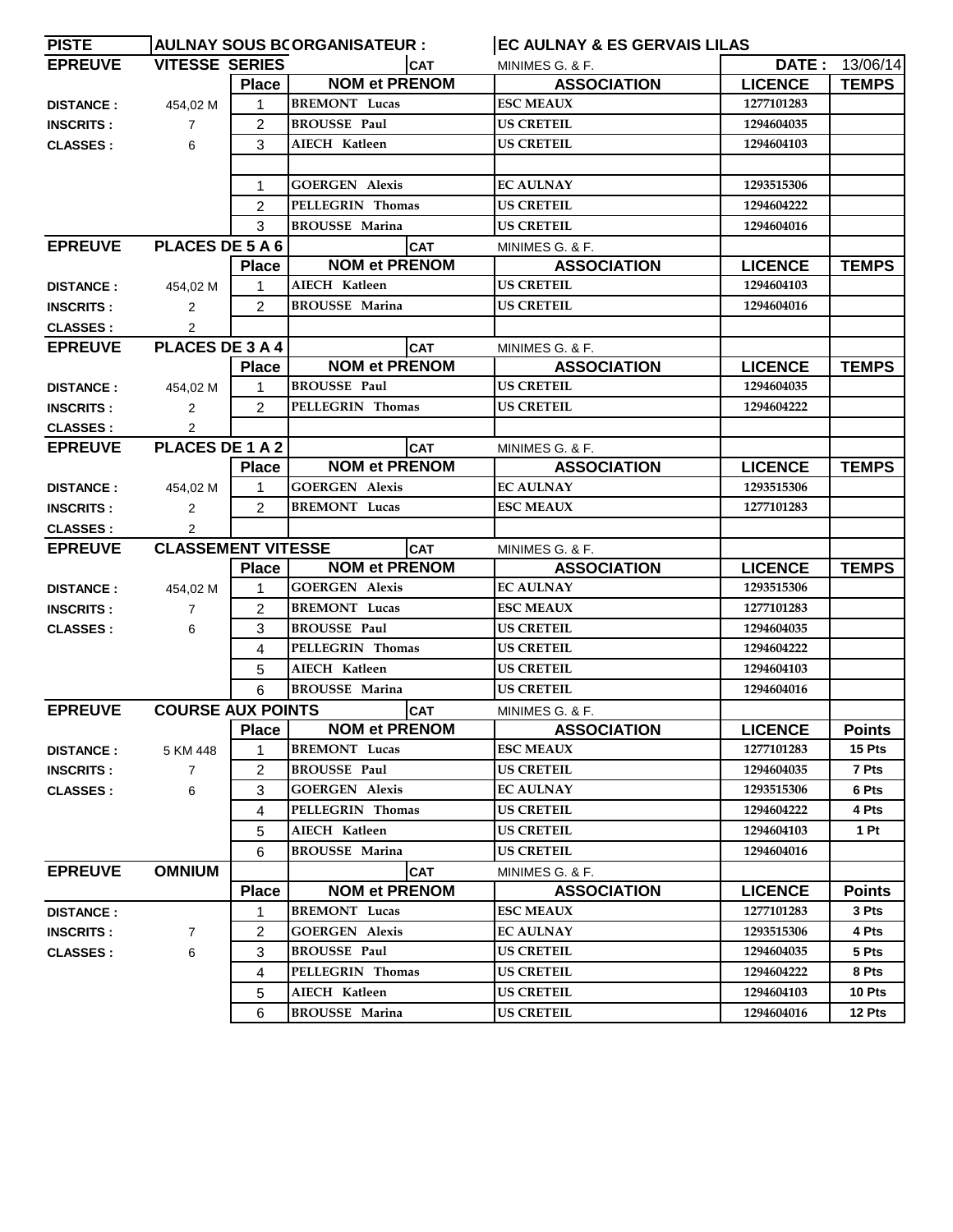| <b>EPREUVE</b>   | <b>VITESSE SERIES</b>     |                | <b>CAT</b>              | <b>CADETS</b>                     |                |              |
|------------------|---------------------------|----------------|-------------------------|-----------------------------------|----------------|--------------|
|                  |                           | <b>Place</b>   | <b>NOM et PRENOM</b>    | <b>ASSOCIATION</b>                | <b>LICENCE</b> | <b>TEMPS</b> |
| <b>DISTANCE:</b> | 454,02 M                  | 1              | <b>MALBOIS Alexis</b>   | <b>ARGENTEUIL VAL DE SEINE 95</b> | 1295708057     |              |
| <b>INSCRITS:</b> | 17                        | 2              | LABREGERE Aurélien      | <b>USM GAGNY</b>                  | 1293513144     |              |
| <b>CLASSES:</b>  | 12                        | 3              | <b>DRAGONI Elina</b>    | USM GAGNY                         | 1293513024     |              |
|                  |                           | 4              | <b>MEXMES</b> Yanis     | PARIS CYCLISTE OLYMPIQUE          | 1275016005     |              |
|                  |                           |                |                         |                                   |                |              |
|                  |                           | 1              | COOLSAET Quentin        | PARISIS A.C. 95                   | 1295714387     |              |
|                  |                           | 2              | ANASSE Rémi             | <b>VC ETAMPES</b>                 | 1291311170     |              |
|                  |                           | 3              | DIONISIO Adam           | <b>US CRETEIL</b>                 | 1294604352     |              |
|                  |                           | 4              | <b>BUIRETTE</b> Gaëtan  | PARISIS A.C. 95                   | 1295714438     |              |
|                  |                           |                |                         |                                   |                |              |
|                  |                           | 1              | OLIVEIRA Loïc           | <b>CM AUBERVILLIERS 93</b>        | 1293505266     |              |
|                  |                           | 2              | <b>SELLIER Valentin</b> | PARISIS A.C. 95                   | 1295714046     |              |
|                  |                           | 3              | ALIKER Jérémie          | US CRETEIL                        | 1294604002     |              |
|                  |                           | 4              | CHENAVARD Lucas         | VC SAVIGNY SUR ORGE               | 1291301092     |              |
| <b>EPREUVE</b>   | PLACES DE 10 A 12         |                | <b>CAT</b>              | CADETS                            |                |              |
|                  |                           | <b>Place</b>   | <b>NOM et PRENOM</b>    | <b>ASSOCIATION</b>                | <b>LICENCE</b> | <b>TEMPS</b> |
| <b>DISTANCE:</b> | 454,02 M                  | 1              | <b>BUIRETTE</b> Gaëtan  | PARISIS A.C. 95                   | 1295714438     |              |
| <b>INSCRITS:</b> | 3                         | 2              | <b>MEXMES</b> Yanis     | PARIS CYCLISTE OLYMPIQUE          | 1275016005     |              |
| <b>CLASSES:</b>  | 3                         | 3              | <b>CHENAVARD Lucas</b>  | <b>VC SAVIGNY SUR ORGE</b>        | 1291301092     |              |
| <b>EPREUVE</b>   | PLACES DE 7 A 9           |                | <b>CAT</b>              | <b>CADETS</b>                     |                |              |
|                  |                           | <b>Place</b>   | <b>NOM et PRENOM</b>    | <b>ASSOCIATION</b>                | <b>LICENCE</b> | <b>TEMPS</b> |
| <b>DISTANCE:</b> | 454,02 M                  | 1              | DIONISIO Adam           | <b>US CRETEIL</b>                 | 1294604352     |              |
| <b>INSCRITS:</b> | 3                         | $\overline{c}$ | <b>DRAGONI</b> Elina    | <b>USM GAGNY</b>                  | 1293513024     |              |
| <b>CLASSES:</b>  | 3                         | 3              | ALIKER Jérémie          | <b>US CRETEIL</b>                 | 1294604002     |              |
| <b>EPREUVE</b>   | PLACES DE 4 A 6           |                | <b>CAT</b>              | <b>CADETS</b>                     |                |              |
|                  |                           | <b>Place</b>   | <b>NOM et PRENOM</b>    | <b>ASSOCIATION</b>                | <b>LICENCE</b> | <b>TEMPS</b> |
| <b>DISTANCE:</b> | 454,02 M                  | 1              | <b>SELLIER Valentin</b> | PARISIS A.C. 95                   | 1295714046     |              |
| <b>INSCRITS:</b> | 3                         | $\overline{2}$ | ANASSE Rémi             | <b>VC ETAMPES</b>                 | 1291311170     |              |
| <b>CLASSES:</b>  | 3                         | 3              | LABREGERE Aurélien      | <b>USM GAGNY</b>                  | 1293513144     |              |
| <b>EPREUVE</b>   | PLACES DE 1 A 3           |                | <b>CAT</b>              | <b>CADETS</b>                     |                |              |
|                  |                           | <b>Place</b>   | <b>NOM et PRENOM</b>    | <b>ASSOCIATION</b>                | <b>LICENCE</b> | <b>TEMPS</b> |
| <b>DISTANCE:</b> | 454,02 M                  | 1              | COOLSAET Quentin        | PARISIS A.C. 95                   | 1295714387     |              |
| <b>INSCRITS:</b> | 3                         | $\overline{c}$ | <b>MALBOIS Alexis</b>   | <b>ARGENTEUIL VAL DE SEINE 95</b> | 1295708057     |              |
| <b>CLASSES:</b>  | 3                         | 3              | OLIVEIRA Loïc           | <b>CM AUBERVILLIERS 93</b>        | 1293505266     |              |
| <b>EPREUVE</b>   | <b>CLASSEMENT VITESSE</b> |                | <b>CAT</b>              | <b>CADETS</b>                     |                |              |
|                  |                           | <b>Place</b>   | <b>NOM et PRENOM</b>    | <b>ASSOCIATION</b>                | <b>LICENCE</b> | <b>TEMPS</b> |
| <b>DISTANCE:</b> | 454,02 M                  | 1              | <b>COOLSAET</b> Quentin | PARISIS A.C. 95                   | 1295714387     |              |
| <b>INSCRITS:</b> | 17                        | 2              | <b>MALBOIS</b> Alexis   | <b>ARGENTEUIL VAL DE SEINE 95</b> | 1295708057     |              |
| <b>CLASSES:</b>  | 12                        | 3              | OLIVEIRA Loïc           | <b>CM AUBERVILLIERS 93</b>        | 1293505266     |              |
|                  |                           | 4              | <b>SELLIER Valentin</b> | PARISIS A.C. 95                   | 1295714046     |              |
|                  |                           | 5              | ANASSE Rémi             | <b>VC ETAMPES</b>                 | 1291311170     |              |
|                  |                           | 6              | LABREGERE Aurélien      | USM GAGNY                         | 1293513144     |              |
|                  |                           | 7              | DIONISIO Adam           | <b>US CRETEIL</b>                 | 1294604352     |              |
|                  |                           | 8              | DRAGONI Elina           | <b>USM GAGNY</b>                  | 1293513024     |              |
|                  |                           | 9              | ALIKER Jérémie          | <b>US CRETEIL</b>                 | 1294604002     |              |
|                  |                           | 10             | <b>BUIRETTE Gaëtan</b>  | PARISIS A.C. 95                   | 1295714438     |              |
|                  |                           | 11             | <b>MEXMES</b> Yanis     | PARIS CYCLISTE OLYMPIQUE          | 1275016005     |              |
|                  |                           | 12             | CHENAVARD Lucas         | VC SAVIGNY SUR ORGE               | 1291301092     |              |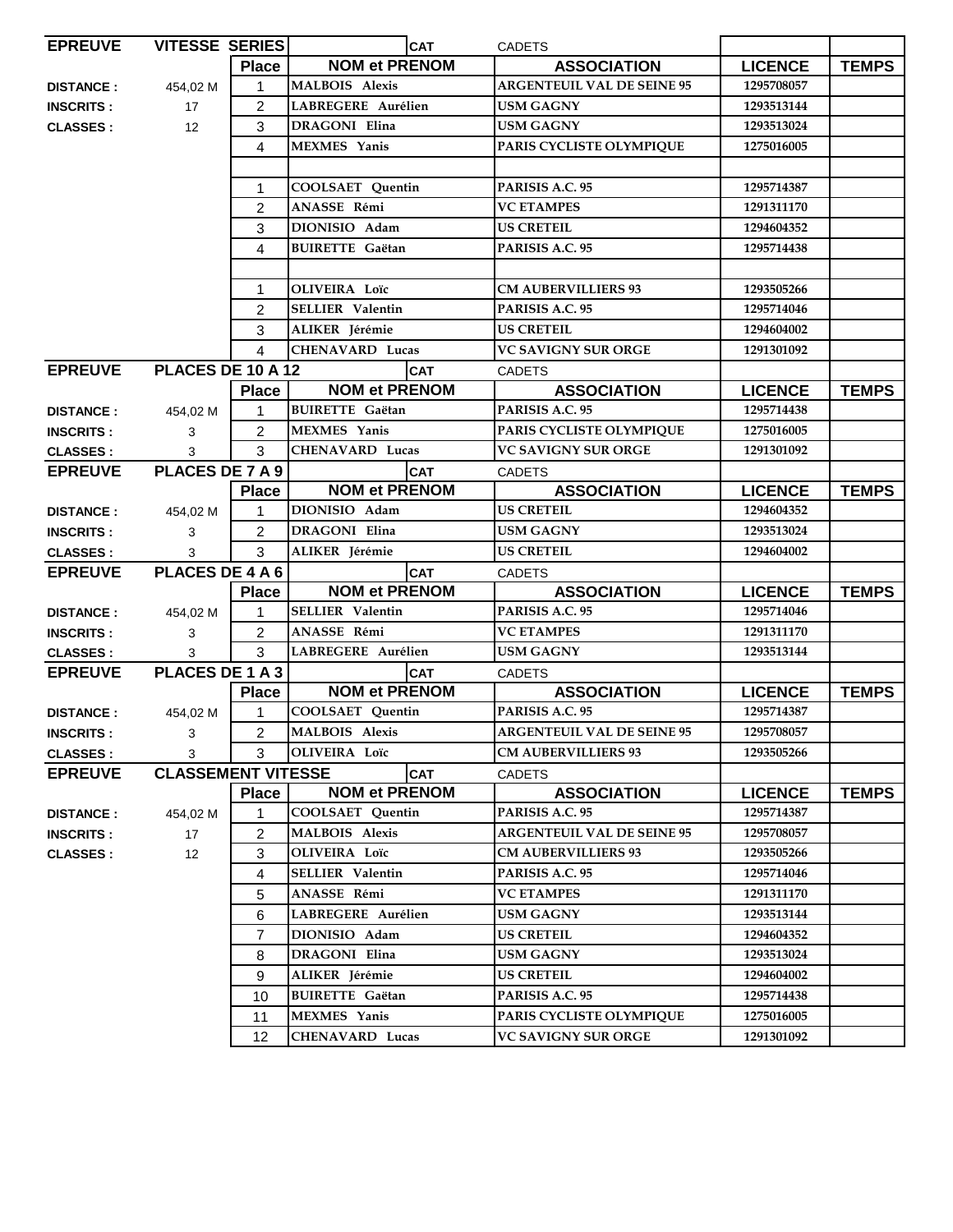| <b>EPREUVE</b>   | <b>ELIMINATION</b>       |                | <b>CAT</b>              | <b>CADETS</b>                     |                |               |
|------------------|--------------------------|----------------|-------------------------|-----------------------------------|----------------|---------------|
|                  |                          | <b>Place</b>   | <b>NOM et PRENOM</b>    | <b>ASSOCIATION</b>                | <b>LICENCE</b> | <b>TEMPS</b>  |
| <b>DISTANCE:</b> |                          | 1              | <b>COOLSAET Quentin</b> | PARISIS A.C. 95                   | 1295714387     |               |
| <b>INSCRITS:</b> | 17                       | $\overline{2}$ | LABREGERE Aurélien      | <b>USM GAGNY</b>                  | 1293513144     |               |
| <b>CLASSES:</b>  | 12                       | 3              | <b>SELLIER</b> Valentin | PARISIS A.C. 95                   | 1295714046     |               |
|                  |                          | 4              | <b>BUIRETTE</b> Gaëtan  | PARISIS A.C. 95                   | 1295714438     |               |
|                  |                          | 5              | <b>OLIVEIRA</b> Loïc    | <b>CM AUBERVILLIERS 93</b>        | 1293505266     |               |
|                  |                          | 6              | <b>MALBOIS Alexis</b>   | <b>ARGENTEUIL VAL DE SEINE 95</b> | 1295708057     |               |
|                  |                          | 7              | DRAGONI Elina           | USM GAGNY                         | 1293513024     |               |
|                  |                          | 8              | ANASSE Rémi             | <b>VC ETAMPES</b>                 | 1291311170     |               |
|                  |                          | 9              | <b>CHENAVARD Lucas</b>  | <b>VC SAVIGNY SUR ORGE</b>        | 1291301092     |               |
|                  |                          | 10             | <b>MEXMES</b> Yanis     | PARIS CYCLISTE OLYMPIQUE          | 1275016005     |               |
|                  |                          | 11             | DIONISIO Adam           | <b>US CRETEIL</b>                 | 1294604352     |               |
|                  |                          | 12             | ALIKER Jérémie          | <b>US CRETEIL</b>                 | 1294604002     |               |
| <b>EPREUVE</b>   | <b>COURSE AUX POINTS</b> |                | <b>CAT</b>              | <b>CADETS</b>                     |                |               |
|                  |                          | <b>Place</b>   | <b>NOM et PRENOM</b>    | <b>ASSOCIATION</b>                | <b>LICENCE</b> | <b>Points</b> |
| <b>DISTANCE:</b> | 7 KM 264                 | 1              | LABREGERE Aurélien      | <b>USM GAGNY</b>                  | 1293513144     | 13 Pts        |
| <b>INSCRITS:</b> | 17                       | $\overline{2}$ | <b>SELLIER</b> Valentin | PARISIS A.C. 95                   | 1295714046     | 11 Pts        |
| <b>CLASSES:</b>  | 12                       | 3              | <b>MALBOIS Alexis</b>   | <b>ARGENTEUIL VAL DE SEINE 95</b> | 1295708057     | 10 Pts        |
|                  |                          | 4              | <b>COOLSAET</b> Ouentin | PARISIS A.C. 95                   | 1295714387     | 3 Pts         |
|                  |                          | 5              | <b>BUIRETTE</b> Gaëtan  | PARISIS A.C. 95                   | 1295714438     | 3 Pts         |
|                  |                          | 6              | ANASSE Rémi             | <b>VC ETAMPES</b>                 | 1291311170     | 2 Pts         |
|                  |                          | $\overline{7}$ | <b>OLIVEIRA</b> Loïc    | <b>CM AUBERVILLIERS 93</b>        | 1293505266     | 1 Pt          |
|                  |                          | 8              | <b>MEXMES</b> Yanis     | PARIS CYCLISTE OLYMPIQUE          | 1275016005     | 1 Pt          |
|                  |                          | 9              | DRAGONI Elina           | <b>USM GAGNY</b>                  | 1293513024     |               |
|                  |                          | 10             | DIONISIO Adam           | US CRETEIL                        | 1294604352     |               |
|                  |                          | 11             | ALIKER Jérémie          | <b>US CRETEIL</b>                 | 1294604002     |               |
|                  |                          | 12             | <b>CHENAVARD Lucas</b>  | <b>VC SAVIGNY SUR ORGE</b>        | 1291301092     |               |
| <b>EPREUVE</b>   | <b>OMNIUM</b>            |                | <b>CAT</b>              | <b>CADETS</b>                     |                |               |
|                  |                          | <b>Place</b>   | <b>NOM et PRENOM</b>    | <b>ASSOCIATION</b>                | <b>LICENCE</b> | <b>Points</b> |
| <b>DISTANCE:</b> |                          | 1              | <b>COOLSAET Quentin</b> | PARISIS A.C. 95                   | 1295714387     | 6 Pts         |
| <b>INSCRITS:</b> | 17                       | 2              | LABREGERE Aurélien      | <b>USM GAGNY</b>                  | 1293513144     | 9 Pts         |
| <b>CLASSES:</b>  | 12                       | 3              | <b>SELLIER</b> Valentin | PARISIS A.C. 95                   | 1295714046     | 9 Pts         |
|                  |                          | 4              | <b>MALBOIS</b> Alexis   | <b>ARGENTEUIL VAL DE SEINE 95</b> | 1295708057     | 11 Pts        |
|                  |                          | 5              | OLIVEIRA Loïc           | <b>CM AUBERVILLIERS 93</b>        | 1293505266     | 15 Pts        |
|                  |                          | 6              | <b>BUIRETTE</b> Gaëtan  | PARISIS A.C. 95                   | 1295714438     | 19 Pts        |
|                  |                          | 7              | ANASSE Rémi             | <b>VC ETAMPES</b>                 | 1291311170     | 19 Pts        |
|                  |                          | 8              | DRAGONI Elina           | USM GAGNY                         | 1293513024     | 24 Pts        |
|                  |                          | 9              | DIONISIO Adam           | <b>US CRETEIL</b>                 | 1294604352     | 28 Pts        |
|                  |                          | 10             | <b>MEXMES</b> Yanis     | PARIS CYCLISTE OLYMPIQUE          | 1275016005     | 29 Pts        |
|                  |                          | 11             | ALIKER Jérémie          | <b>US CRETEIL</b>                 | 1294604002     | 32 Pts        |
|                  |                          | 12             | CHENAVARD Lucas         | <b>VC SAVIGNY SUR ORGE</b>        | 1291301092     | 33 Pts        |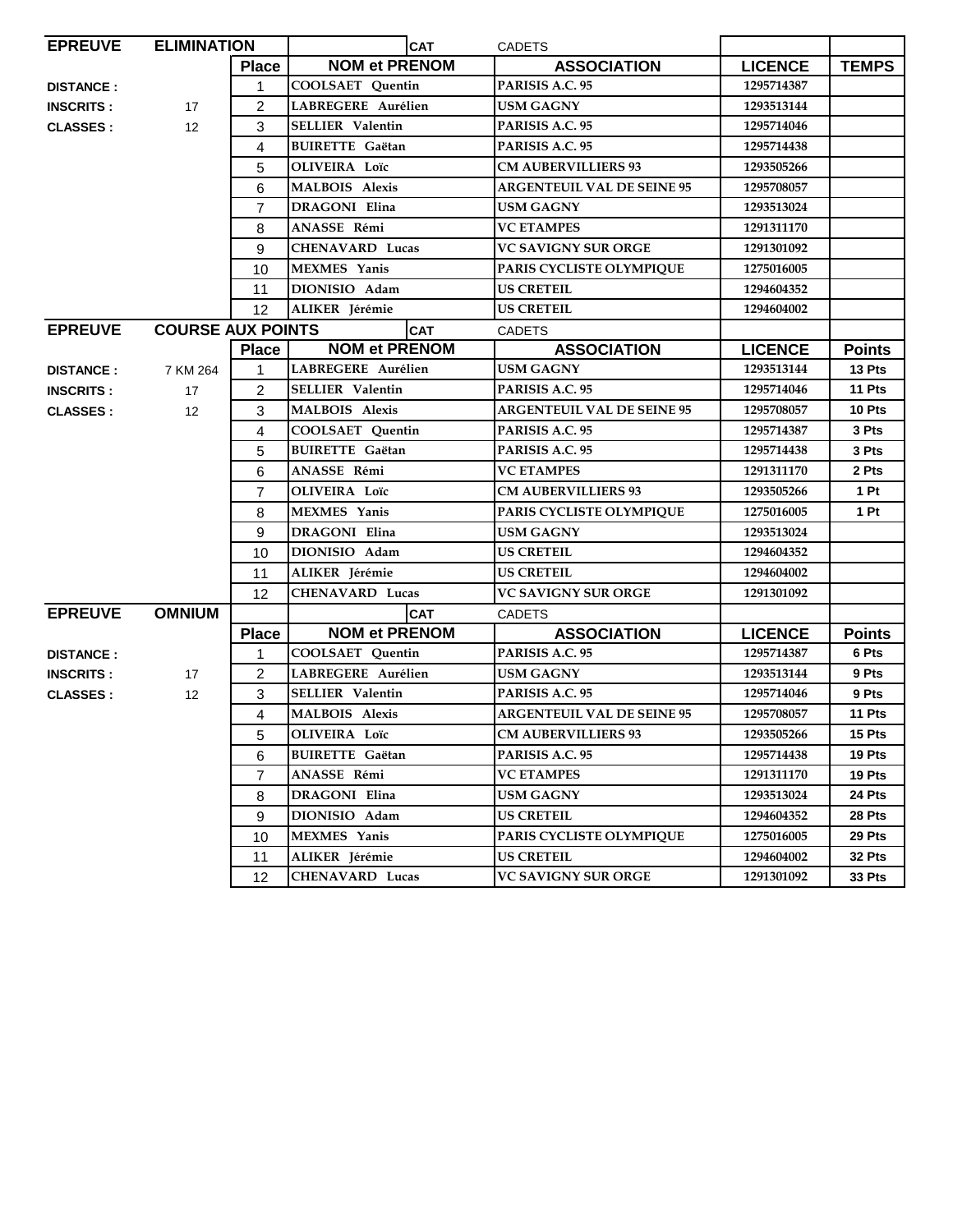| <b>EPREUVE</b>   | <b>VITESSE SERIES</b>      |                        | <b>CAT</b>             | <b>JUNIORS SENIORS</b>            |                |              |
|------------------|----------------------------|------------------------|------------------------|-----------------------------------|----------------|--------------|
|                  |                            | <b>Place</b>           | <b>NOM et PRENOM</b>   | <b>ASSOCIATION</b>                | <b>LICENCE</b> | <b>TEMPS</b> |
| <b>DISTANCE:</b> | 454,02 M                   | 1                      | MUSELET Julien         | <b>LES BLEUS DE FRANCE</b>        | 1292402025     |              |
| <b>INSCRITS:</b> | 13                         | $\overline{2}$         | SIOUL Dominique        | <b>US CRETEIL</b>                 | 1294604287     |              |
| <b>CLASSES:</b>  | 13                         | 3                      | ROSARIO William        | <b>ARGENTEUIL VAL DE SEINE 95</b> | 1295708198     |              |
|                  |                            |                        |                        |                                   |                |              |
|                  |                            | 1                      | <b>BLANCA</b> Vincent  | PARIS CYCLISTE OLYMPIQUE          | 1275016086     |              |
|                  |                            | $\overline{2}$         | DA CRUZ Aderito        | <b>CSM VILLENEUVE GARENNE</b>     | 1292420108     |              |
|                  |                            | 3                      | AIECH Dylan            | <b>US CRETEIL</b>                 | 1294604104     |              |
|                  |                            |                        |                        |                                   |                |              |
|                  |                            | $\mathbf{1}$           | <b>GRIGNON René</b>    | <b>CSM VILLENEUVE GARENNE</b>     | 1292420128     |              |
|                  |                            | 2                      | PREVOST Renald         | PARIS CYCLISTE OLYMPIQUE          | 1275016217     |              |
|                  |                            | 3                      | <b>MERCIER Nicolas</b> | <b>VC SAVIGNY SUR ORGE</b>        | 1291301154     |              |
|                  |                            |                        |                        |                                   |                |              |
|                  |                            | 1                      | <b>DRAGONI</b> Vincent | <b>USM GAGNY</b>                  | 1293513012     |              |
|                  |                            | $\overline{2}$         | <b>FORLER Thierry</b>  | <b>AV THIAIS</b>                  | 1294627042     |              |
|                  |                            | 3                      | PIERRU Arnaud          | PARISIS A.C. 95                   | 1295714108     |              |
|                  |                            | $\overline{4}$         | PARISOT Jean Pierre    | <b>AC POMMEUSE BOISSY</b>         | 1277130039     |              |
| <b>EPREUVE</b>   | <b>REPECHAGE</b>           |                        | <b>CAT</b>             | <b>JUNIORS SENIORS</b>            |                |              |
|                  |                            | <b>Place</b>           | <b>NOM et PRENOM</b>   | <b>ASSOCIATION</b>                | <b>LICENCE</b> | <b>TEMPS</b> |
| <b>DISTANCE:</b> | 454,02 M                   | 1                      | <b>FORLER Thierry</b>  | <b>AV THIAIS</b>                  | 1294627042     |              |
| <b>INSCRITS:</b> | 9                          | $\overline{c}$         | AIECH Dylan            | <b>US CRETEIL</b>                 | 1294604104     |              |
| <b>CLASSES:</b>  | 9                          | 3                      | SIOUL Dominique        | <b>US CRETEIL</b>                 | 1294604287     |              |
|                  |                            | 4                      | PARISOT Jean Pierre    | <b>AC POMMEUSE BOISSY</b>         | 1277130039     |              |
|                  |                            | 5                      | PREVOST Renald         | PARIS CYCLISTE OLYMPIQUE          | 1275016217     |              |
|                  |                            |                        |                        |                                   |                |              |
|                  |                            | 1                      | <b>DA CRUZ Aderito</b> | <b>CSM VILLENEUVE GARENNE</b>     | 1292420108     |              |
|                  |                            | 2                      | PIERRU Arnaud          | PARISIS A.C. 95                   | 1295714108     |              |
|                  |                            | 3                      | ROSARIO William        | <b>ARGENTEUIL VAL DE SEINE 95</b> | 1295708198     |              |
|                  |                            | $\boldsymbol{\Lambda}$ | <b>MERCIER Nicolas</b> | <b>VC SAVIGNY SUR ORGE</b>        | 1291301154     |              |
| <b>EPREUVE</b>   | <b>VITESSE 1/2 FINALES</b> |                        | <b>CAT</b>             | <b>JUNIORS SENIORS</b>            |                |              |
|                  |                            | <b>Place</b>           | <b>NOM et PRENOM</b>   | <b>ASSOCIATION</b>                | <b>LICENCE</b> | <b>TEMPS</b> |
| <b>DISTANCE:</b> | 454,02 M                   | $\mathbf{1}$           | <b>DRAGONI</b> Vincent | <b>USM GAGNY</b>                  | 1293513012     |              |
| <b>INSCRITS:</b> | 6                          | $\overline{2}$         | <b>MUSELET</b> Julien  | <b>LES BLEUS DE FRANCE</b>        | 1292402025     |              |
| <b>CLASSES:</b>  | 6                          | 3                      | DA CRUZ Aderito        | <b>CSM VILLENEUVE GARENNE</b>     | 1292420108     |              |
|                  |                            |                        |                        |                                   |                |              |
|                  |                            | 1                      | <b>FORLER Thierry</b>  | <b>AV THIAIS</b>                  | 1294627042     |              |
|                  |                            | $\overline{c}$         | <b>BLANCA</b> Vincent  | PARIS CYCLISTE OLYMPIQUE          | 1275016086     |              |
|                  |                            | 3                      | <b>GRIGNON René</b>    | <b>CSM VILLENEUVE GARENNE</b>     | 1292420128     |              |
| <b>EPREUVE</b>   | <b>REPECHAGE</b>           |                        | <b>CAT</b>             | <b>JUNIORS SENIORS</b>            |                |              |
|                  |                            | <b>Place</b>           | <b>NOM et PRENOM</b>   | <b>ASSOCIATION</b>                | <b>LICENCE</b> | <b>TEMPS</b> |
| <b>DISTANCE:</b> | 454,02 M                   | 1                      | <b>DA CRUZ Aderito</b> | <b>CSM VILLENEUVE GARENNE</b>     | 1292420108     |              |
| <b>INSCRITS:</b> | 4                          | 2                      | MUSELET Julien         | LES BLEUS DE FRANCE               | 1292402025     |              |
| <b>CLASSES:</b>  | 4                          | 3                      | <b>BLANCA</b> Vincent  | PARIS CYCLISTE OLYMPIQUE          | 1275016086     |              |
|                  |                            | 4                      | <b>GRIGNON René</b>    | <b>CSM VILLENEUVE GARENNE</b>     | 1292420128     |              |
| <b>EPREUVE</b>   | <b>VITESSE FINALE</b>      |                        | <b>CAT</b>             | JUNIORS SENIORS                   |                |              |
|                  |                            | <b>Place</b>           | <b>NOM et PRENOM</b>   | <b>ASSOCIATION</b>                | <b>LICENCE</b> | <b>TEMPS</b> |
| <b>DISTANCE:</b> | 454,02 M                   | 1                      | DA CRUZ Aderito        | <b>CSM VILLENEUVE GARENNE</b>     | 1292420108     |              |
| <b>INSCRITS:</b> | 3                          | 2                      | <b>DRAGONI</b> Vincent | <b>USM GAGNY</b>                  | 1293513012     |              |
| <b>CLASSES:</b>  | 3                          | 3                      | <b>FORLER Thierry</b>  | <b>AV THIAIS</b>                  | 1294627042     |              |